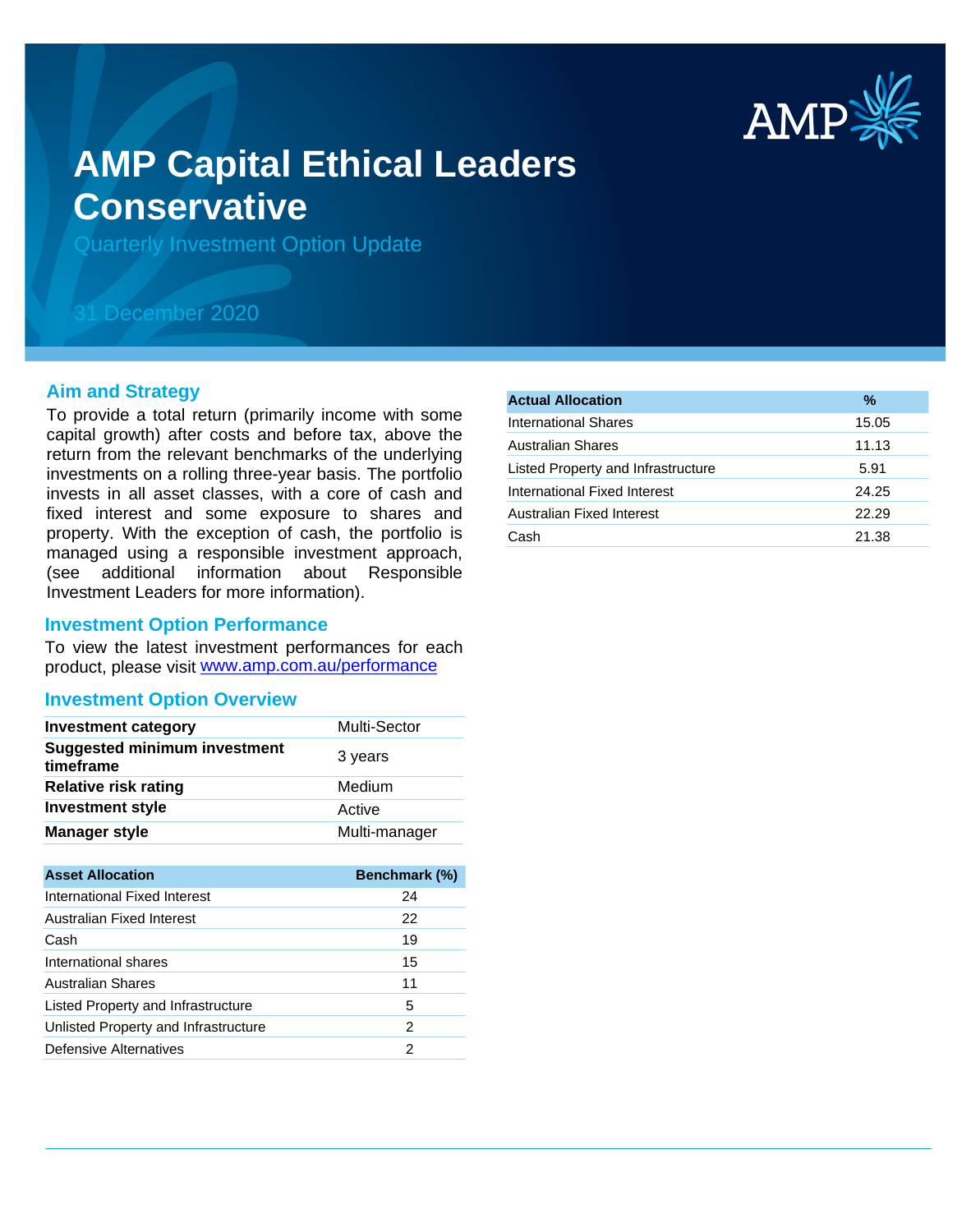# **Fund Performance**

The Fund produced a strong positive return over the December quarter, building on gains made over the previous two quarters, to end the year in positive territory. It outperformed its benchmark over the quarter, mainly due to the strong performance of our fixed income, Australian and international shares managers.

The diversified fixed income allocation posted a small positive return and outperformed its benchmark. Credit allocations were key contributors to the outperformance, as broader Australian and global bond allocations were largely flat.

The Australian shares allocation produced a very strong positive return and outperformed its benchmark. Stock selection was the main driver of the outperformance, while sector allocation detracted from relative returns. Stock selection was particularly strong within the materials and communication services sectors. The largest positive contributors to relative returns were an underweight (not held) position in Newcrest Mining, and overweight positions in REA Group and Virgin Money UK.

The international shares allocation delivered a strong return and outperformed its benchmark by a healthy margin. Stock selection was the main driver of the outperformance, and sector and country allocation also contributed positively to relative returns. Stock selection was particularly strong in the Information Technology sector, with some of the largest contributors including overweight positions in Samsung Electronics, Taiwan Semiconductor Manufacturing and Applied Materials. Exposures to emerging markets also contributed positively.

Meanwhile, the global listed property allocation posted a robust return but underperformed its benchmark.

During the quarter, we enhanced our fossil fuel investment screen so that all Ethical Leaders funds will move towards being fossil fuel-free. Details for this screen are set out in our Ethical Investment Charter, found on our website at www.ampcapital.com/ethicalinvesting. With this change, we believe the funds will be leading the investment industry on climate change.

# **Environmental Social Governance**

During the period, we enhanced our fossil fuel investment screen so that all Ethical Leaders (EL) funds will move towards being fossil fuel-free. Our fund managers also continued to address climate change. **DNR Capital** engaged with several companies to discuss their transition plans to renewables, carbon neutral targeting, and other green energy initiatives.

EL fund managers also remained focussed on the COVID-19 pandemic and its impact on human rights, as the pandemic has increased worker vulnerability and pushed more people into modern slavery. Our managers are collaborating to engage with companies to address issues in the companies' supply chains. **Ausbil** participated as a panellist at the 2020 RIAA Conference (Responsible Investment Association Australasia) and co-signed an investor statement on forced labour risks in global supply chains.

They also successfully engaged with several companies on corporate governance. **Ausbil** met with National Australia Bank (NAB) to discuss its upcoming annual general meeting. They primarily considered the companies' changed remuneration structure. The manager also engaged Aristocrat Leisure on how they are addressing culture across their global offices.

# **Market Review**

Geopolitics, stimulus relief and COVID-19 news dominated investor sentiment over the quarter. In the US, political uncertainty was quelled, as Joe Biden was confirmed by the electoral college as the President Elect of the United States. Additionally, the signing of the economic stimulus relief bill, the CARES Act, provided further reprieve and economic support. On the COVID-19 front, despite a worrying uptick in cases in the northern hemisphere, the announcement of three effective vaccines added fuel to the post-US election 'risk on' tone.

Central banks were again prominent in the financial markets. The US Federal Reserve noted it intends continuing asset purchases "at least at the current pace" over "coming months", as US manufacturing data for November and weekly jobless claims indicated fragility in the country's labour market. Similarly, the European Central Bank increased its pandemic emergency asset purchase programme by €500 billion and undertook not to terminate the programme before the end of March 2022.

Government bonds were generally unchanged as yields were largely range bound, while global credit markets were buoyed by sustained demand for investment-grade credit securities within the prevailing low-yield environment. Financials were buoyed by profit results from the major US commercial banks, while energy producers benefited as the major oil producing nations agreeing to more gradual output increases in 2021. However, the emergence of a new variant of the COVID-19 virus in the UK and the subsequent re-introduction of

severe lockdown restrictions weighed on earlier optimism amid concerns that potential similar moves in other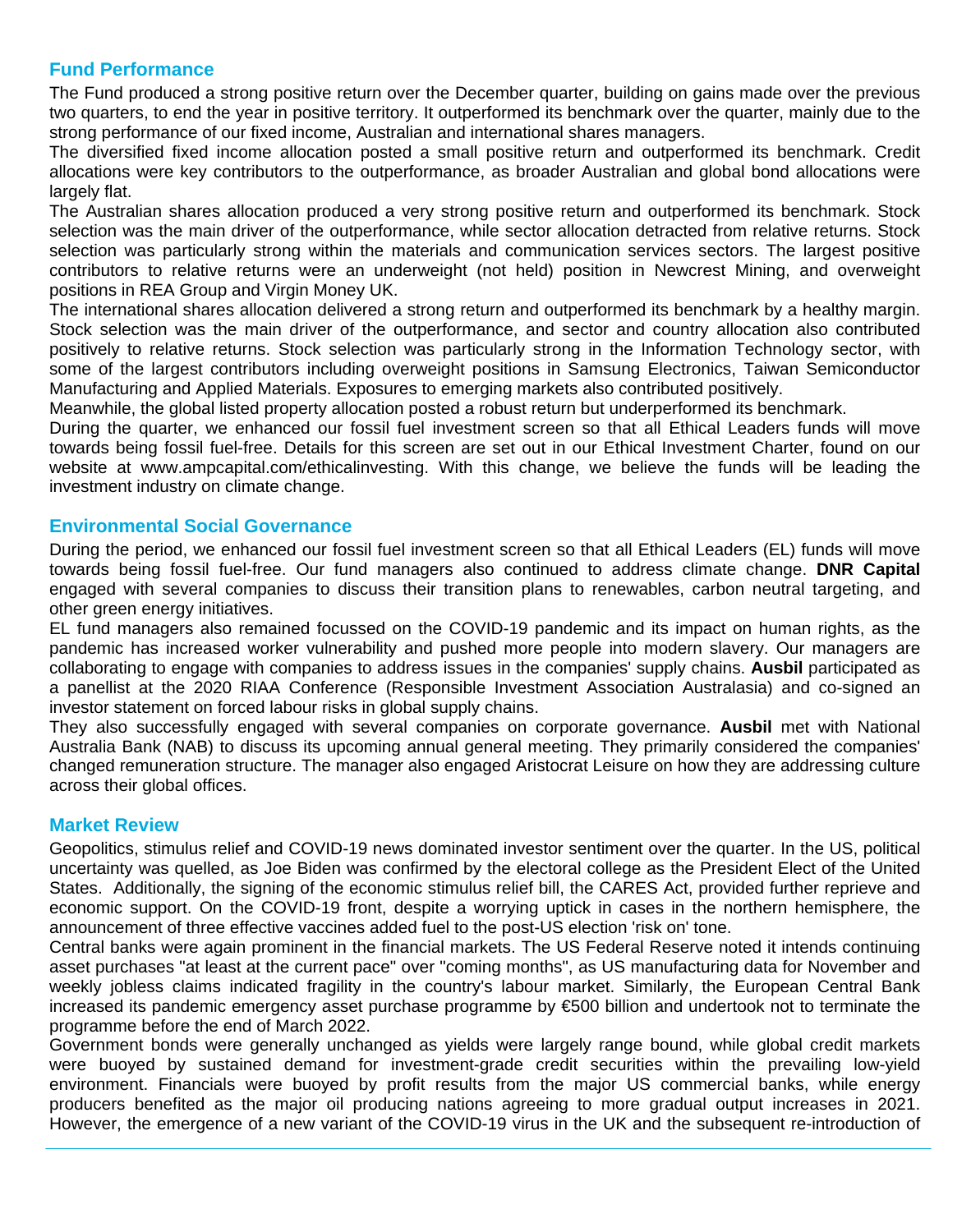severe lockdown restrictions weighed on earlier optimism amid concerns that potential similar moves in other countries would delay tentative moves towards re-opening and thus hamper a global economic recovery.

Australian and international share markets rallied strongly on the back of the COVID-19 vaccine developments and optimism around further US stimulus. The UK and Europe also finally agreed on a Brexit deal, over four years after the referendum, which further supported share markets. While opportunities in beaten-down segments remain, other companies appear to exhibit somewhat optimistic valuations, highlighting the large dispersion of fundamentals and perceived growth outlooks from company to company, as economies emerge from the COVID-19 crisis. Overall, the S&P/ASX 200 index ended the quarter up 13.7%, while the MSCI World ex Australia index rose 12.7% (in local currency terms), with cyclical segments of the market and small cap stocks among the key winners. Emerging markets outperformed developed market shares.

Global listed real estate markets generally rose strongly, and Unlisted assets and alternatives also saw gains.

# **Outlook**

Looking ahead, we remain cautiously optimistic for 2021. Positive market momentum has continued into the start of the new year and ongoing easy monetary policy, fiscal stimulus, rollout of vaccines and the resolution of many geopolitical concerns has benefitted markets. However, COVID-19 remains the key driver of market volatility.

As the northern hemisphere continues to experience an uptick in cases, an increased focus on vaccine distribution and efficacy is likely to be at the forefront of markets. This, alongside the sharp 'V-shaped' recovery experienced in the second half of 2020, leaves markets somewhat susceptible to a correction. Should volatility reappear, it is important to remain focussed on the long term.

We continue to target a broadly neutral allocation across most listed asset classes to mitigate risk. We also remain overweight cash, at the expense of direct infrastructure and alternatives, to maintain appropriate liquidity.